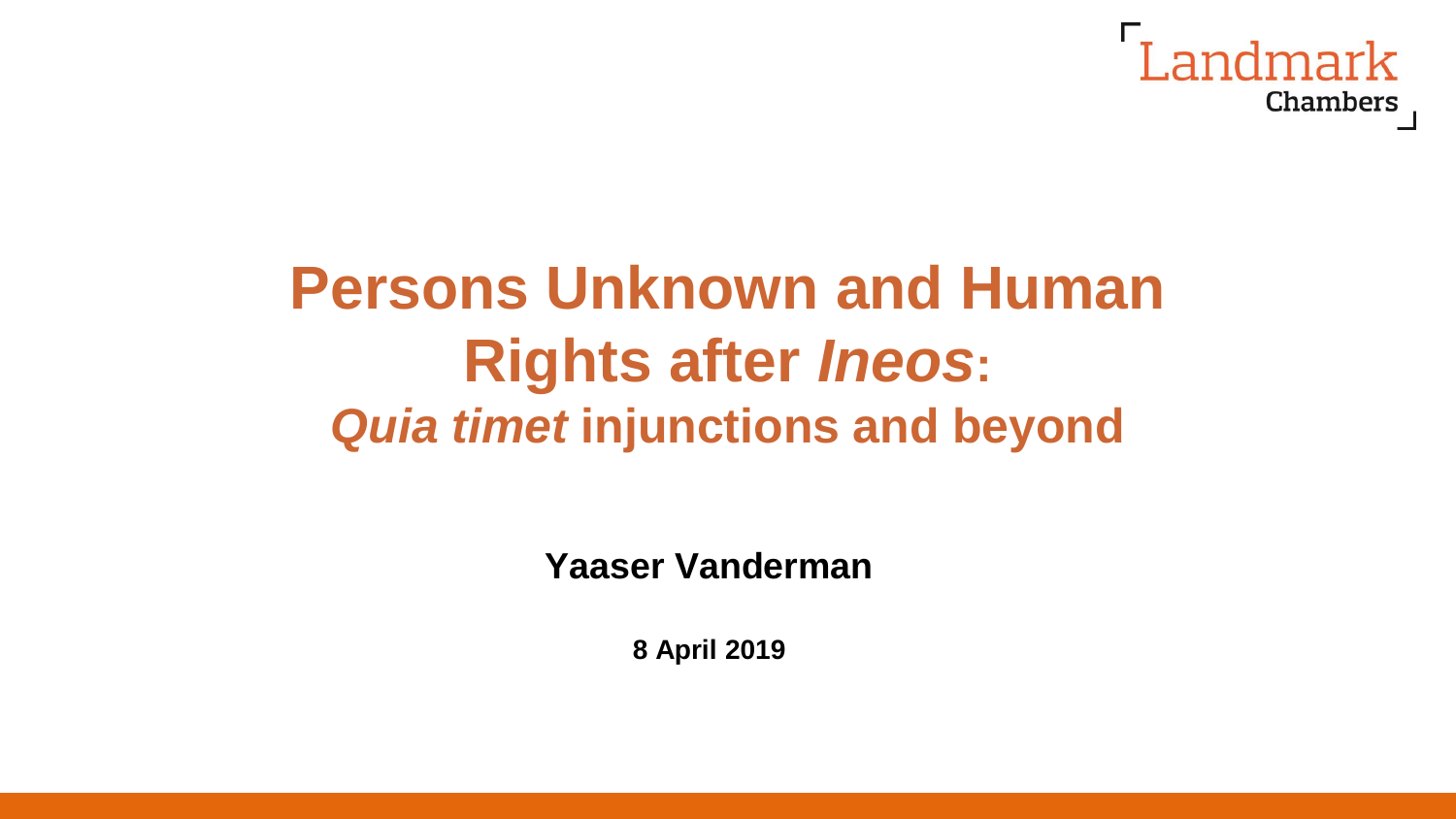

#### **Persons Unknown and Human Rights after** *Ineos*

(1) General issues – width and clarity

- Trespass on private land;
- Interfering with access on private access roads;
- Interfering with access on public rights of way; and,
- Conspiring to injure by unlawful means.

(2) Section 12(3) Human Rights Act 1998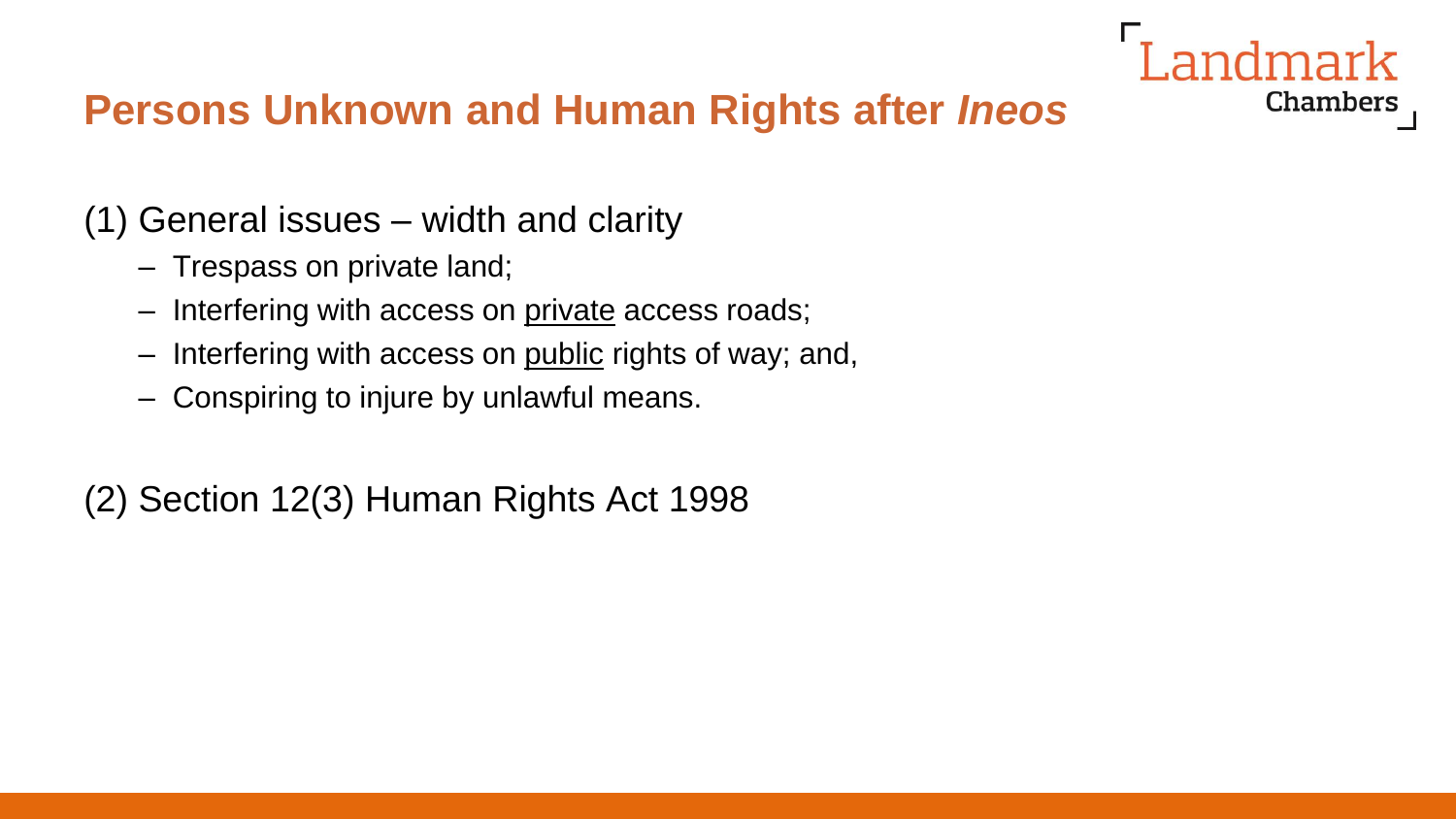#### **Trespass on private land**

- As you were.
- Longmore LJ in *Ineos*:

"36 The right to freedom of peaceful assembly is guaranteed by both the common law and Article 11 of the ECHR. It is against that background that the injunctions have to be assessed. But this right, important as it is, does not include any right to trespass on private property….

**Chambers** 

37…There is no difficulty about defining the tort of trespass and an injunction not to trespass can be framed in clear and precise terms, as indeed Morgan J has done. I would, therefore, uphold the injunction against trespass given against the first defendants…"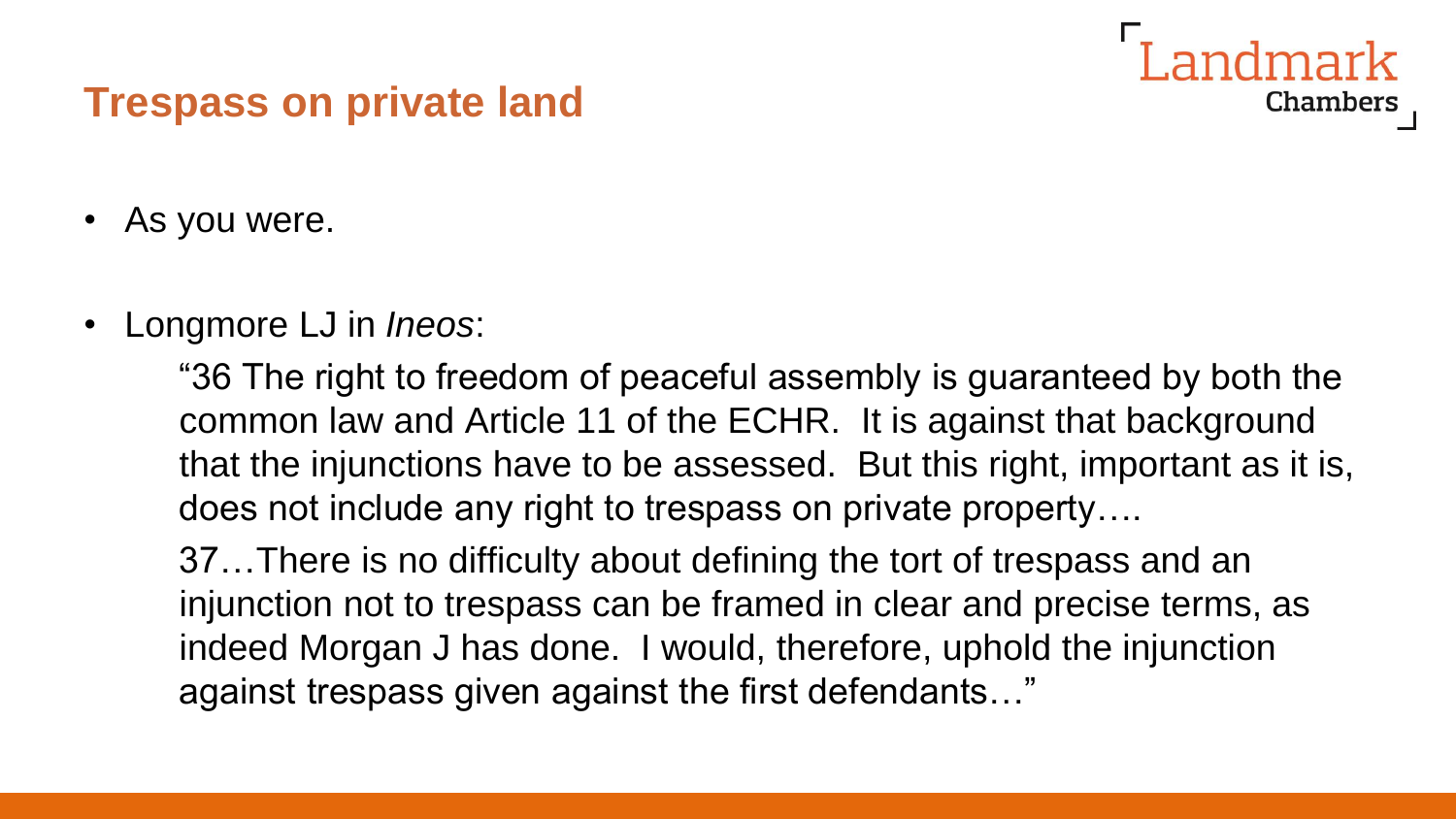

#### **Interfering with access on private access roads**

• Longmore LJ in *Ineos:*

"37…I would likewise uphold the injunction against the second defendants described as interfering with private rights of way shaded orange on the plans of the relevant sites…"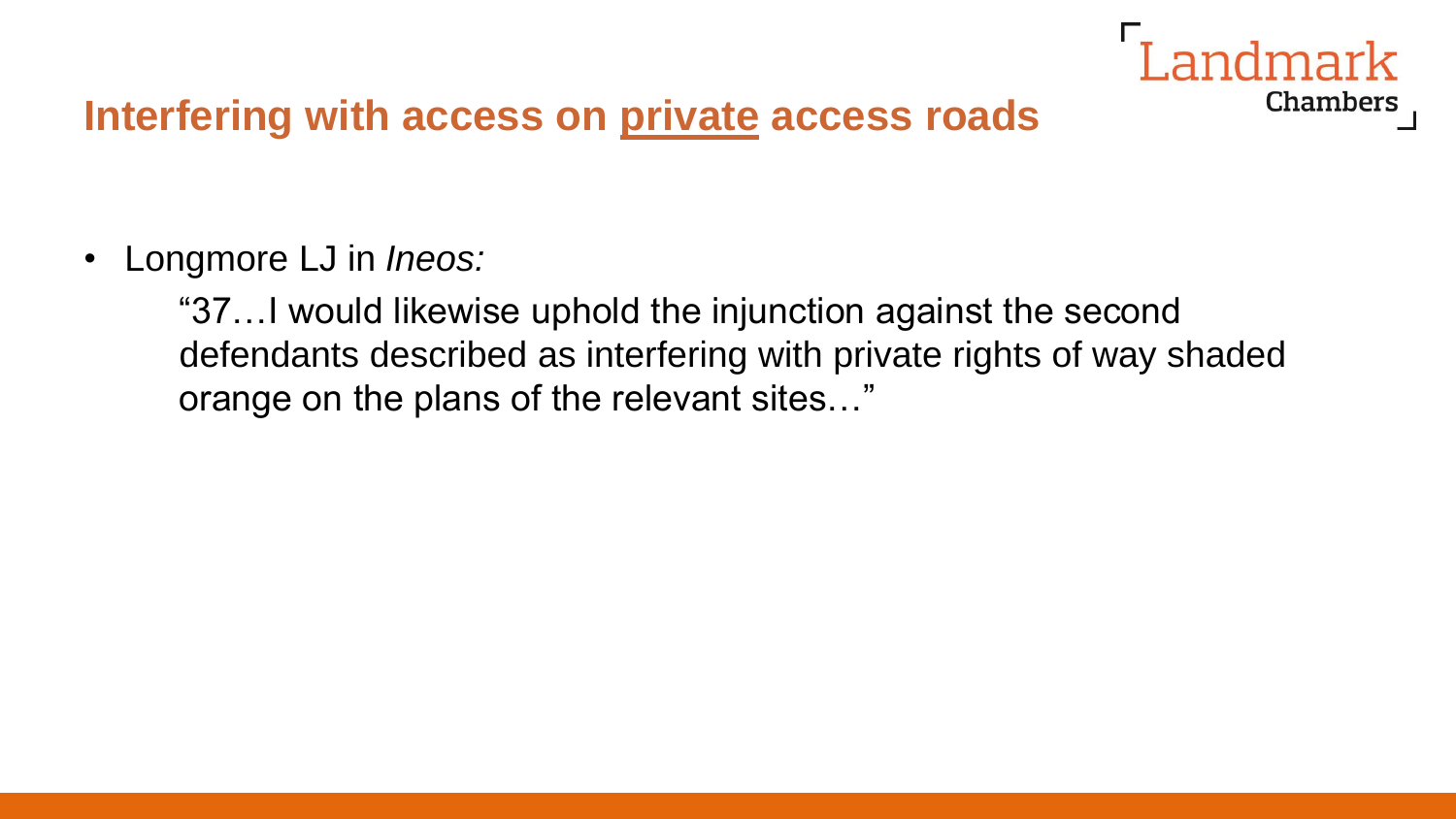

• Terms of challenged Order – Longmore LJ:

"41…The defendants are restrained from (a) blocking the highway when done with a view to slowing down or stopping traffic; (b) slow walking; and (c) unreasonably; and/or without lawful authority or excuse preventing the claimants from access to or egress from any of the Sites."

- Slow walking
- "Unreasonably" obstructing the highway
- "Without lawful authority or excuse"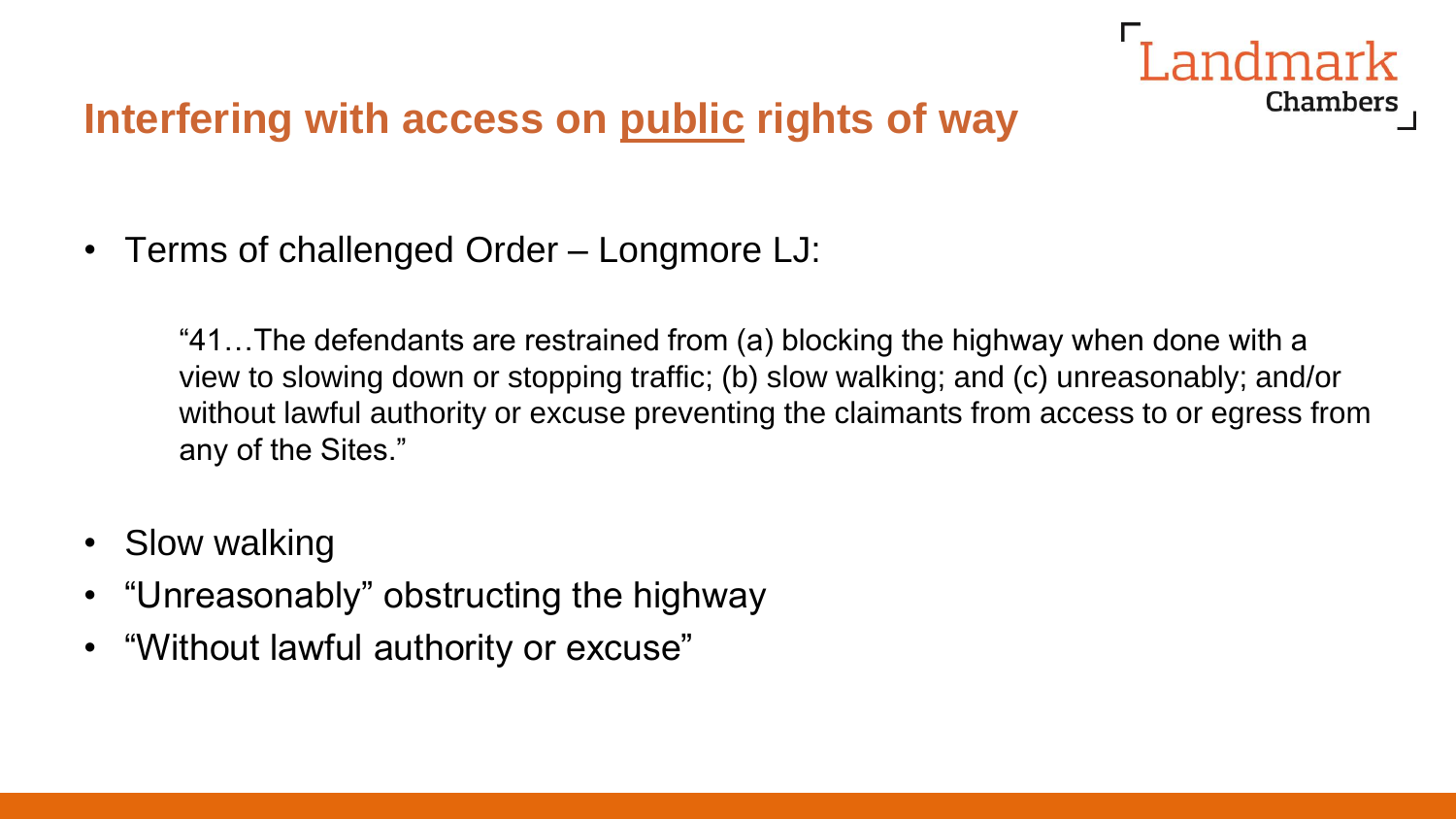

• Critical paragraph – Longmore LJ:

"42. Mr Alan Maclean QC for the claimants submitted that the court should grant advance relief of this kind in appropriate cases in order to save time and much energy later devoted to legal proceedings after the events have happened. But it is only when events have happened which can in retrospect be seen to have been illegal that, in my view, wide-ranging injunctions of the kind granted against the third and fifth defendants should be granted. The citizen's right of protest is not to be diminished by advance fear of committal except in the clearest of cases, of which trespass is perhaps the best example."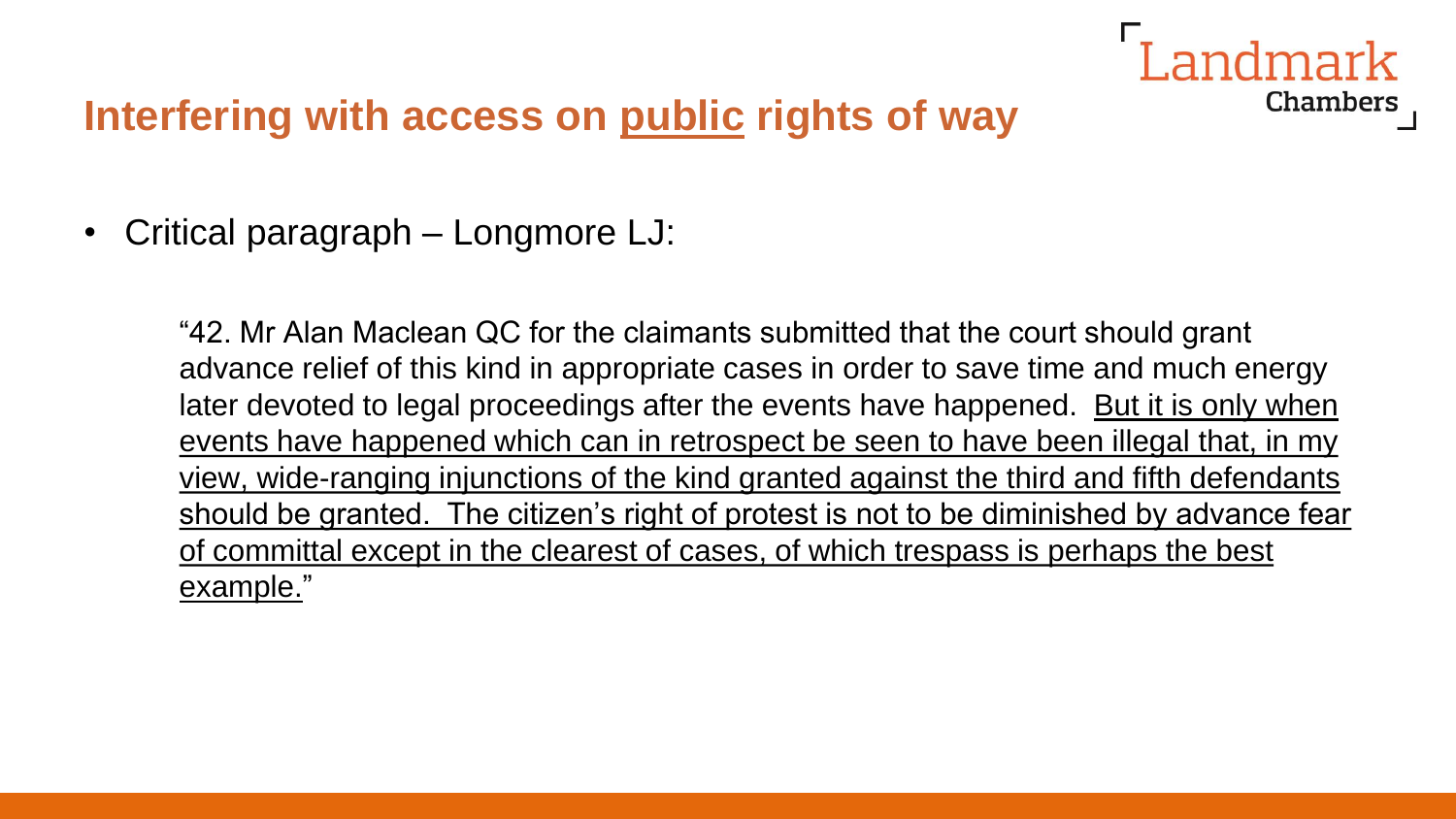

# Lessons for injunctors?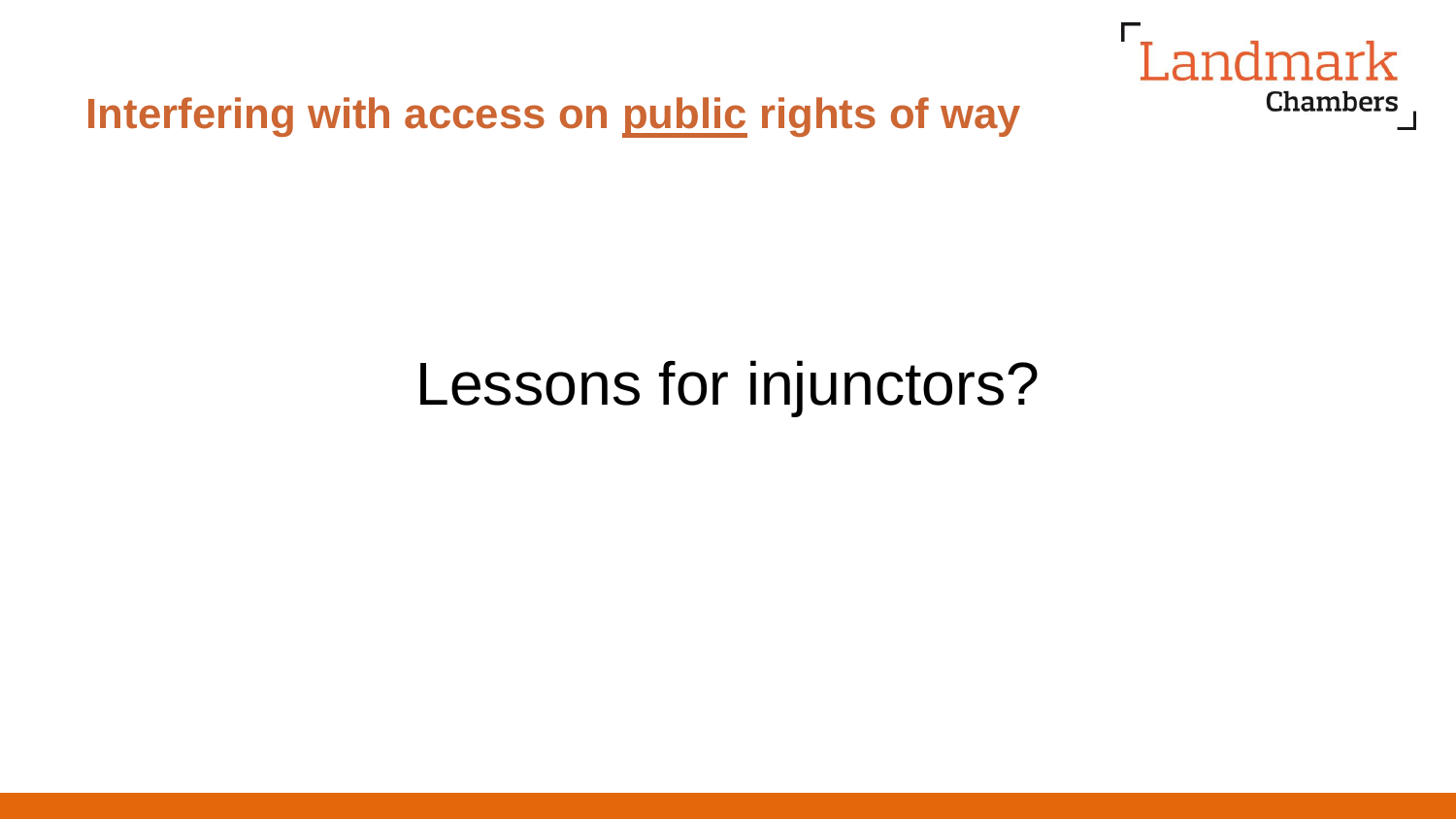• *Sheffield City Council v Fairhall (No 2)* [2018] EWHC 1793 (QB)

"The Defendants must not…

e. Prevent, delay or slow down (for more than 20 minutes in any 24 hours (whether individually or as part of any group)) any contractors (engaged in accessing, egressing or creating any safety zone) in their use of any public highway which is the subject of a road closure in connection with tree works within the administrative area of the City of Sheffield;

ndmark

**Chambers** 

For the avoidance of any doubt, (i) no Defendant shall slow down vehicles within a single road closure in the administrative area of Sheffield City Council on more than one occasion in any 24-hour period and (ii) in relation to the actions of the Defendants (including Persons Unknown) as a whole or any combination thereof, there shall be no slowing down of any of the said contractors in a single road closure for more than 20 minutes in any 24-hour period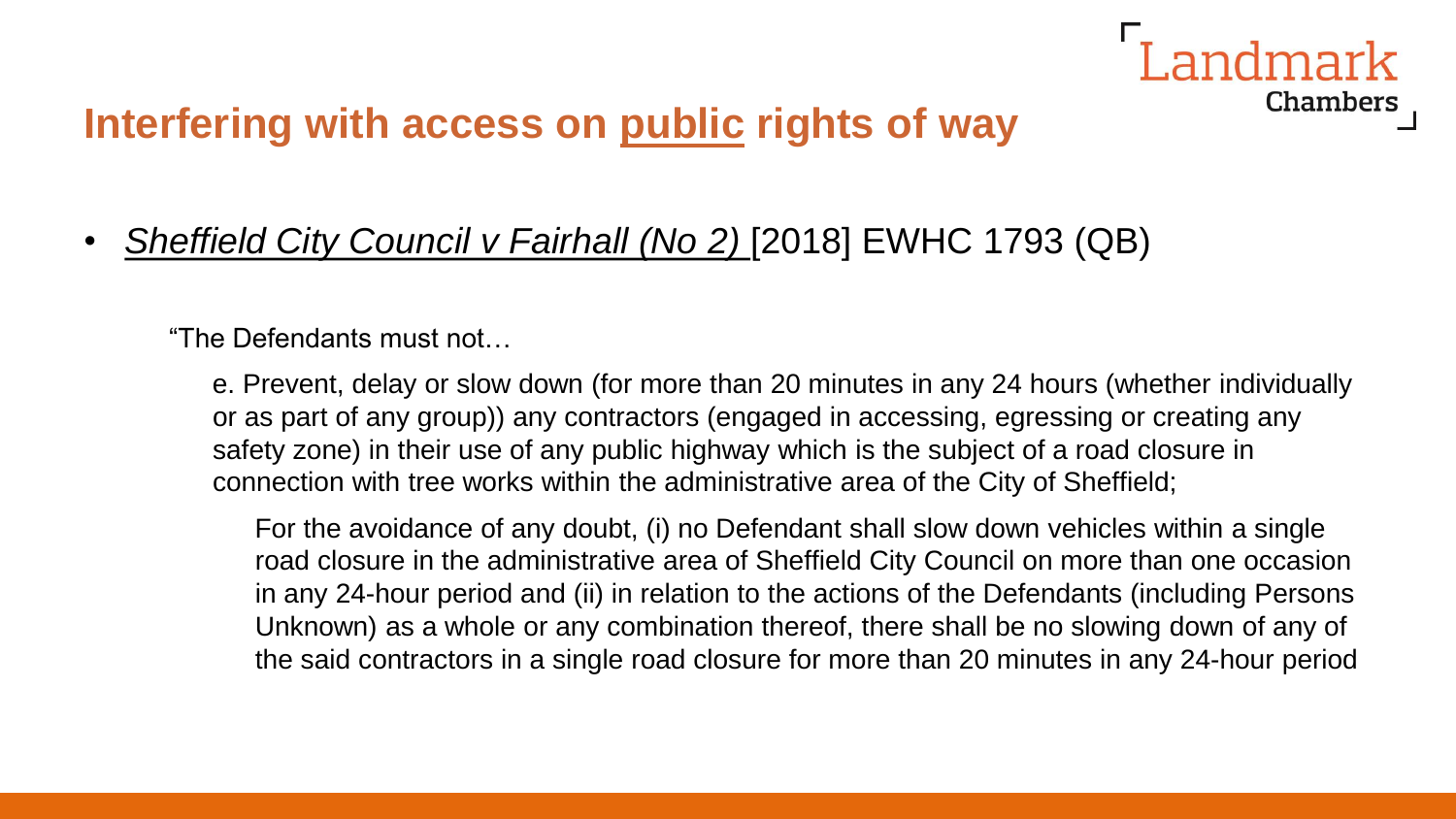

# Lessons for protestors?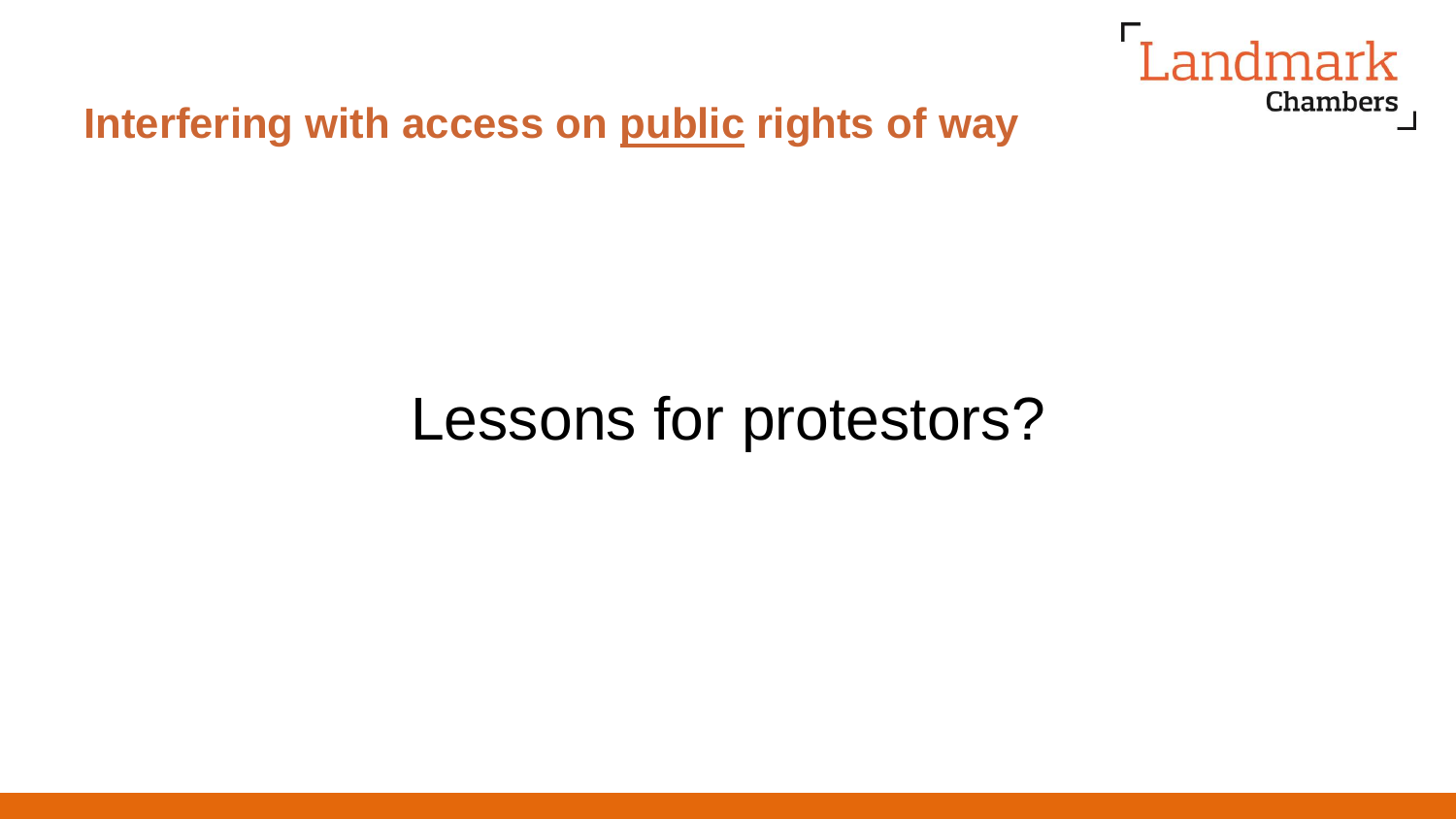

- Why rely on this cause of action?
- Morgan J in *Ineos* (High Court):

"The Claimants rely on the tort of conspiracy to deal with the problem, as they perceive it, that the unlawful acts intended to be committed by the protestors will have a direct impact upon the supply chain of goods and services to Ineos but where the real target of the acts will be Ineos itself. The tort of conspiracy allows a victim of a conspiracy to sue where the acts are aimed at that victim even where the unlawful behaviour has its most direct impact on a third party. The other value of the tort of conspiracy from the Claimants' point of view is that it enables them to claim a remedy in a civil court for breach of a criminal statute where the conduct in question does not, absent a conspiracy, lead to civil liability."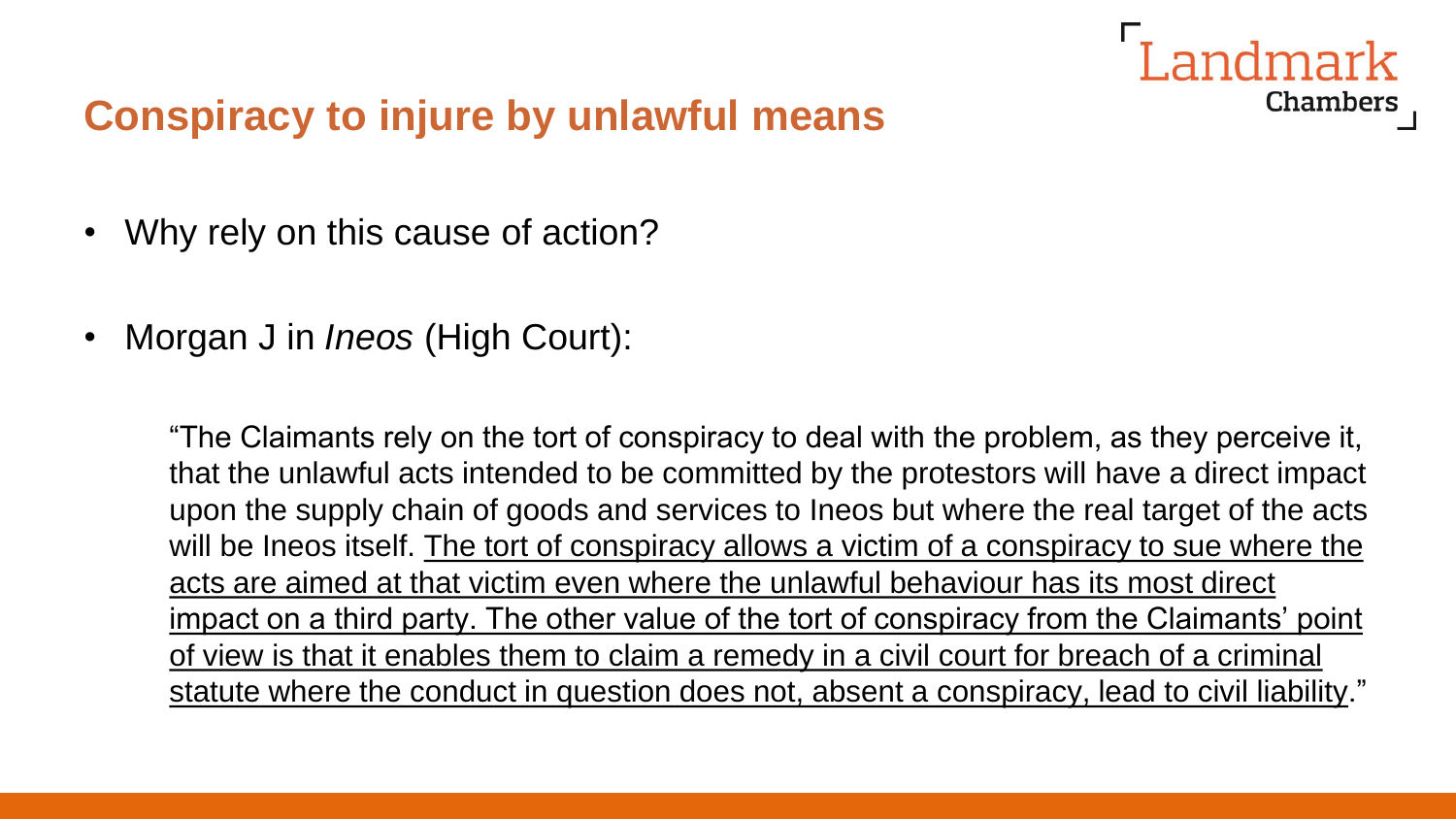

Difficulties in relying on this tort in future cases:

(1) "with the intention to injure…"

(2) "causing loss and damage…"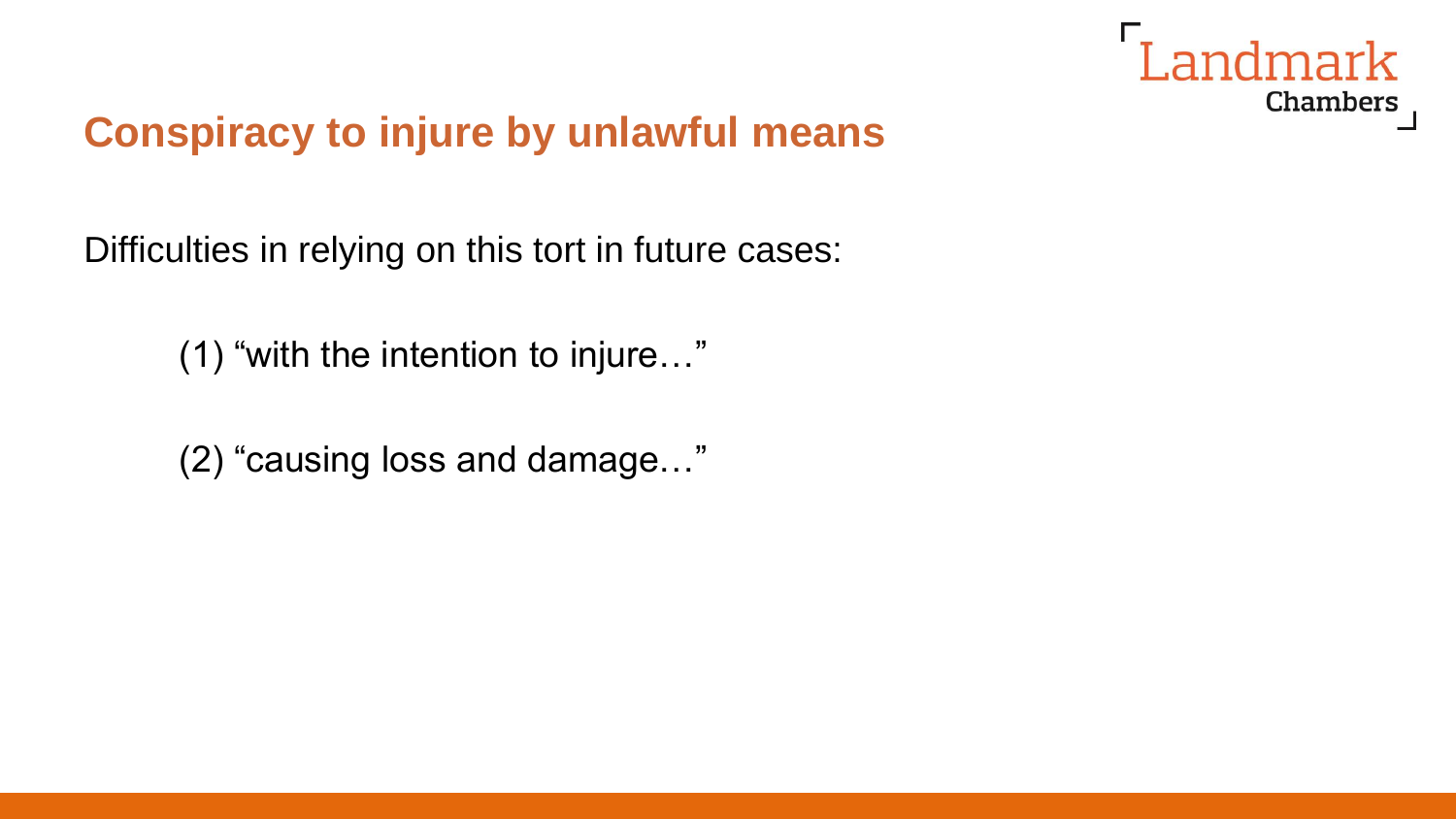

# Lessons for injunctors?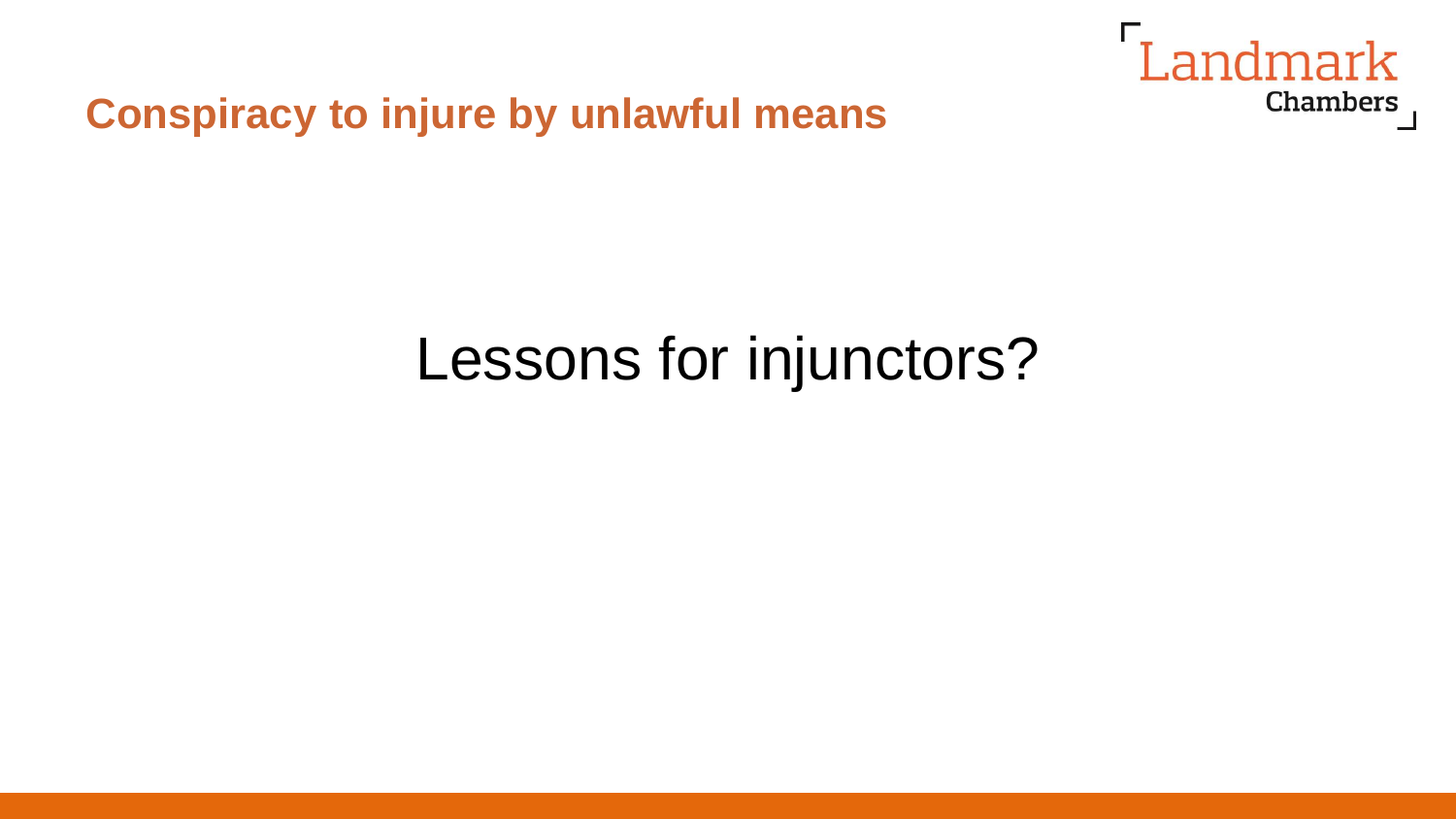

# Lessons for protestors?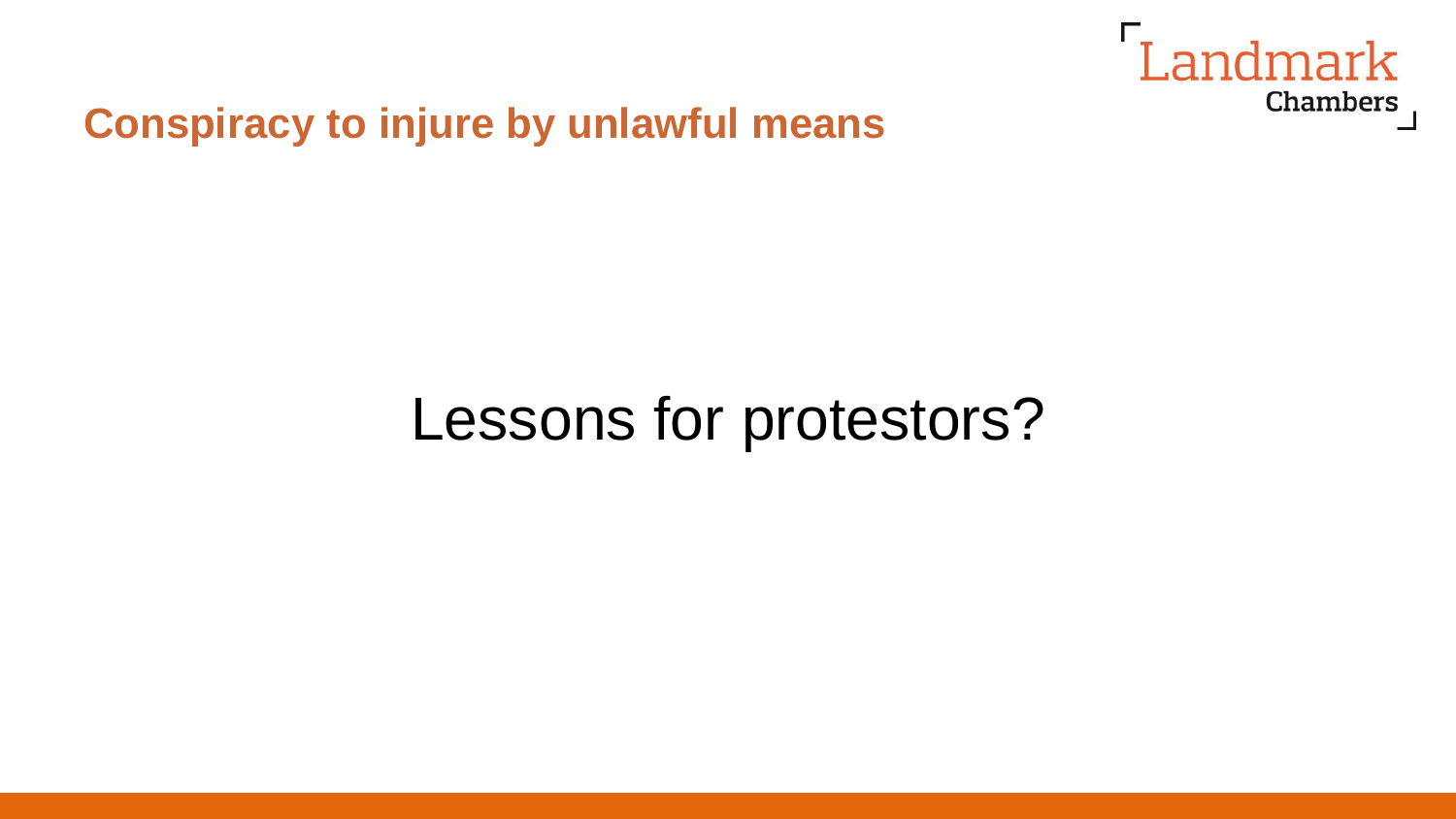#### **Human Rights Act 1998, s12(3)**

…



**Chambers** 

(3) No such relief is to be granted so as to restrain publication before trial unless the court is satisfied that the applicant is likely to establish that publication should not be allowed."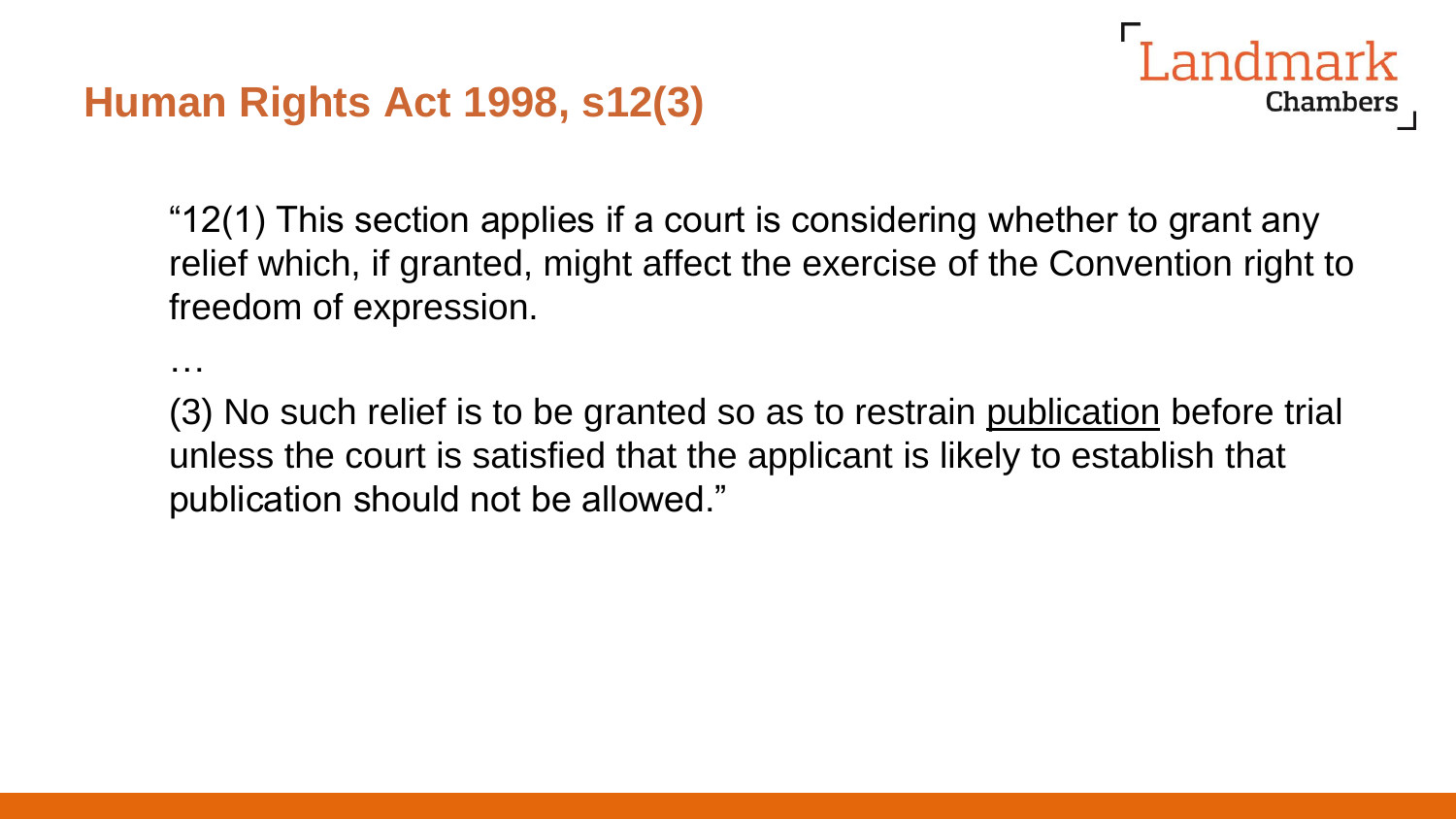#### **Human Rights Act 1998, s12(3)**

• Longmore LJ in *Ineos:*

"48…It is not just the trespass that has to be shown to be likely to be established; by way of example, it is also the nature of the threat. For the purposes of interim relief, the judge has held that the threat of trespass is imminent and real but he has given little or no consideration (at any rate expressly) to the question whether that is likely to be established at trial. This is particularly striking in relation to Site 7 where it is said that planning permission for fracking has twice been refused and Sites 3 and 4 where planning permission has not yet been sought."

Landmark

**Chambers**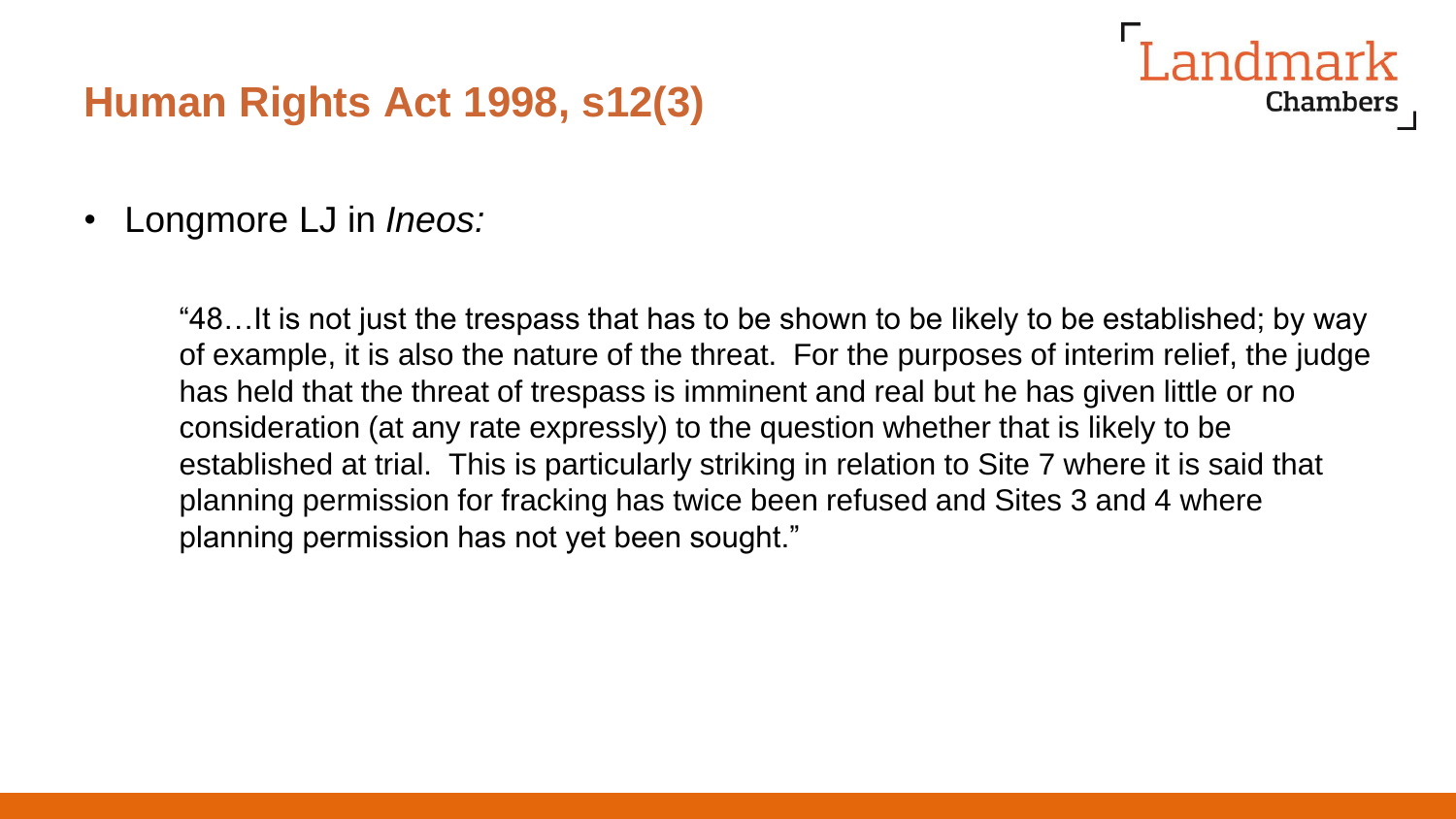

#### **Human Rights Act 1998, s12(3)**